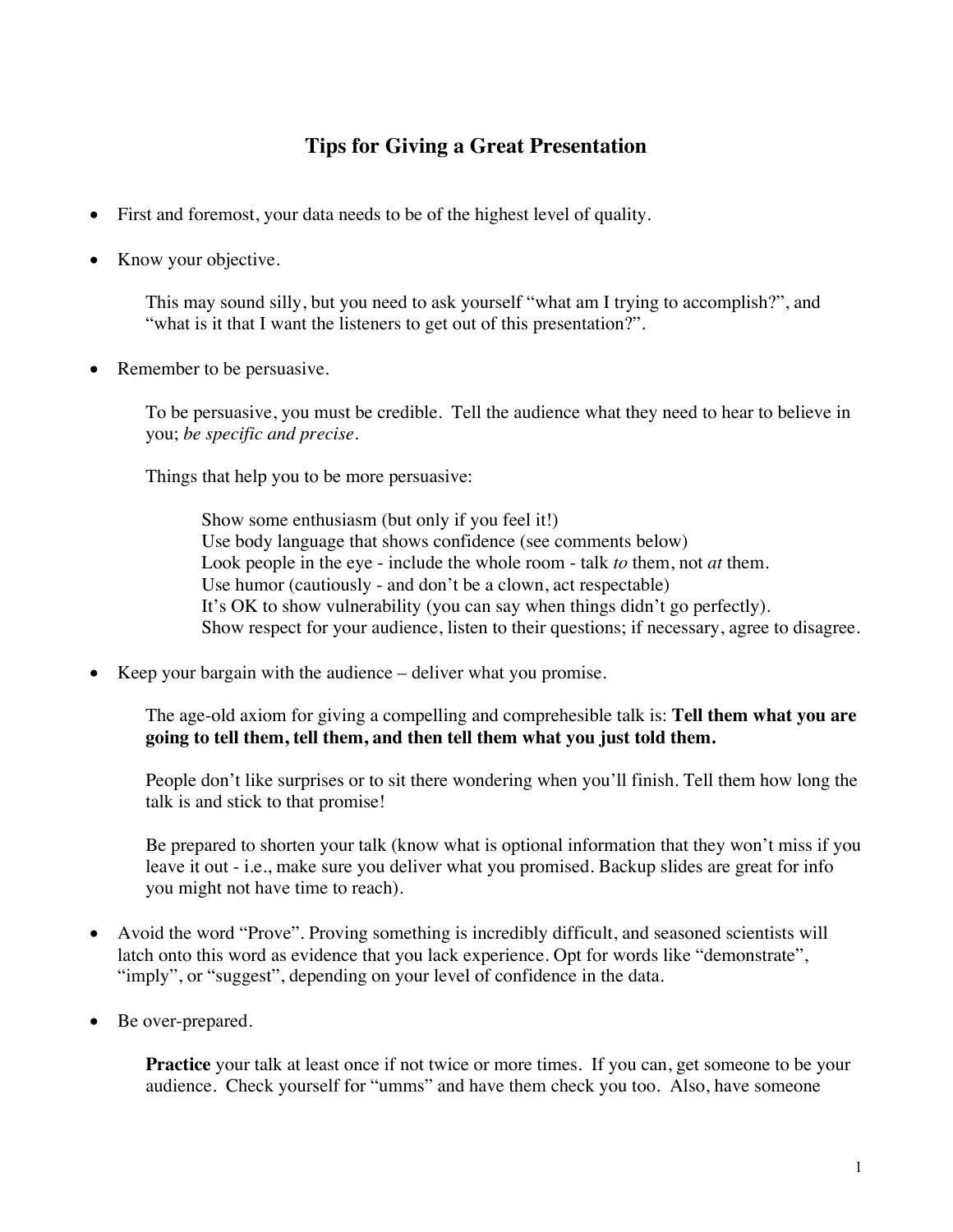check to see if you have any nervous body movements (swaying, scratching etc.) and be sure to eliminate these so that the audience isn't distracted.

**Check your slides/overheads ahead of time**. Be sure to check them in a room that is similar in size to the one you plan to use and *go through the slides from the back of the room* to make sure everything is legible! Use color in slides *carefully*, (it's very frustrating when you can't see the data because it's a blue line on a purple background), and be certain that the final slide has good contrast.

If you can, get someone to listen to part of your talk in the room you will give it so that you know how loudly you need to speak.

Make sure that you have everything you need to give your presentation way ahead of time (a pointer, visual aids, etc.)

• Avoid fear of public speaking.

The better prepared you are, the less fear you will feel. You should be able to say to yourself "I know exactly what I'm doing, so there's nothing to fear".

If you can, take a 5 minute walk to calm yourself before your talk.

Take 3 deep breaths before beginning. Remember, you can pause to breath whenever you want - *you don't have to be constantly talking*!

Review in your mind the good qualities of your presentation (quality data, excellent examples, thoroughly organized, good illustrations etc.).

Turn it around - this is not about *you*, how *you* look, or what they think of *you*, this is for *them*. How well will *they* understand, what can you do to make it easier for *them* to understand.

Remember that feeling nervous is normal and many people who have given hundreds of presentations routinely feel butterflies before presenting.

## Don't illustrate your words with text. Use text sparingly, not as your own script.

If you feel safer having cues, you can write things out on paper for yourself. Put the paper on the table or podium and casually move the paper over (without flipping it) so that this is not distracting. You shouldn't be reading from what you've written, but it can help you stay on track.

• Make Good Looking Slides

Avoid excess text Label your axis; make sure you use colors visible on any projector Make sure your font sizes are ample so that old people in the back can still read it.